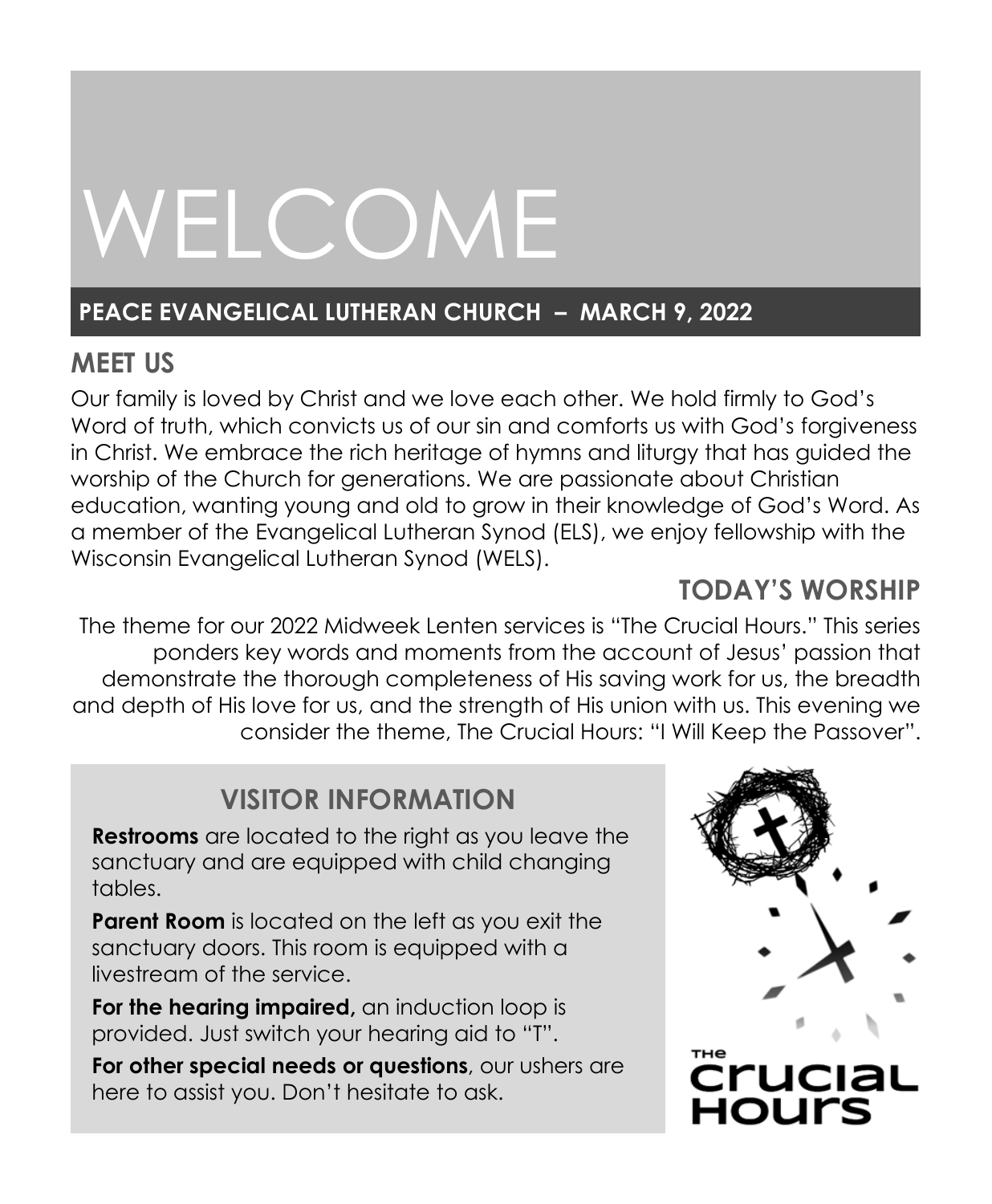# DIVINE SERVICE VESPERS PAGE 120

## **WE COME BEFORE THE LORD**

#### **CONFESSION OF SIN**

Dearly beloved! We have come together in the presence of God our heavenly Father, to render thanks for the great benefits that we have received at His hand, to set forth His most worthy praise, to hear His holy Word, and to ask for ourselves and on behalf of others, those things that are necessary for our life and salvation. O come, let us worship Him! Let us kneel and bow down before Him. Let us confess our sins with penitent hearts, and obtain forgiveness by His infinite grace and mercy.

**Almighty and most merciful Father, we have strayed from Your ways like lost sheep. We have followed the devices and desires of our hearts. We have offended against Your holy law. We have done those things which we should not have done, and we have not done those things which we should have done. Have mercy on us, O Lord! Spare us and restore us, according to the promises You have declared to us in Jesus Christ, our Lord. For His sake grant that we may live a godly, righteous, and sober life, to the glory of Your holy name.**

The almighty and merciful Lord has granted us pardon and forgiveness of all our sins, grace for true repentance and amendment of life, and the comfort of the Holy Spirit. Amen.

**HYMN** When I Survey the Wondrous Cross │ ELH 308

#### **VERSICLES**

O Lord, open my lips.

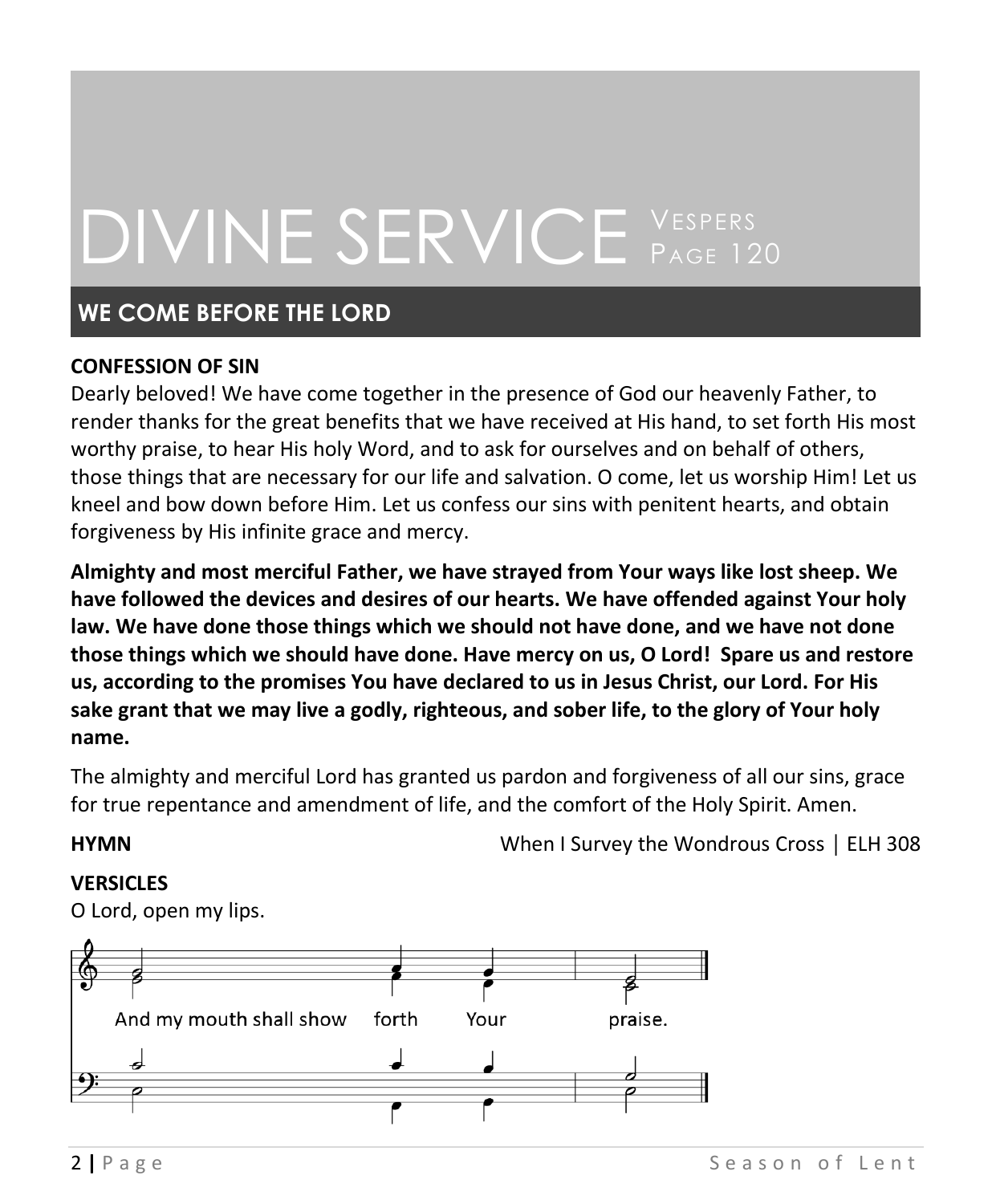Make haste, O God, to deliver me.

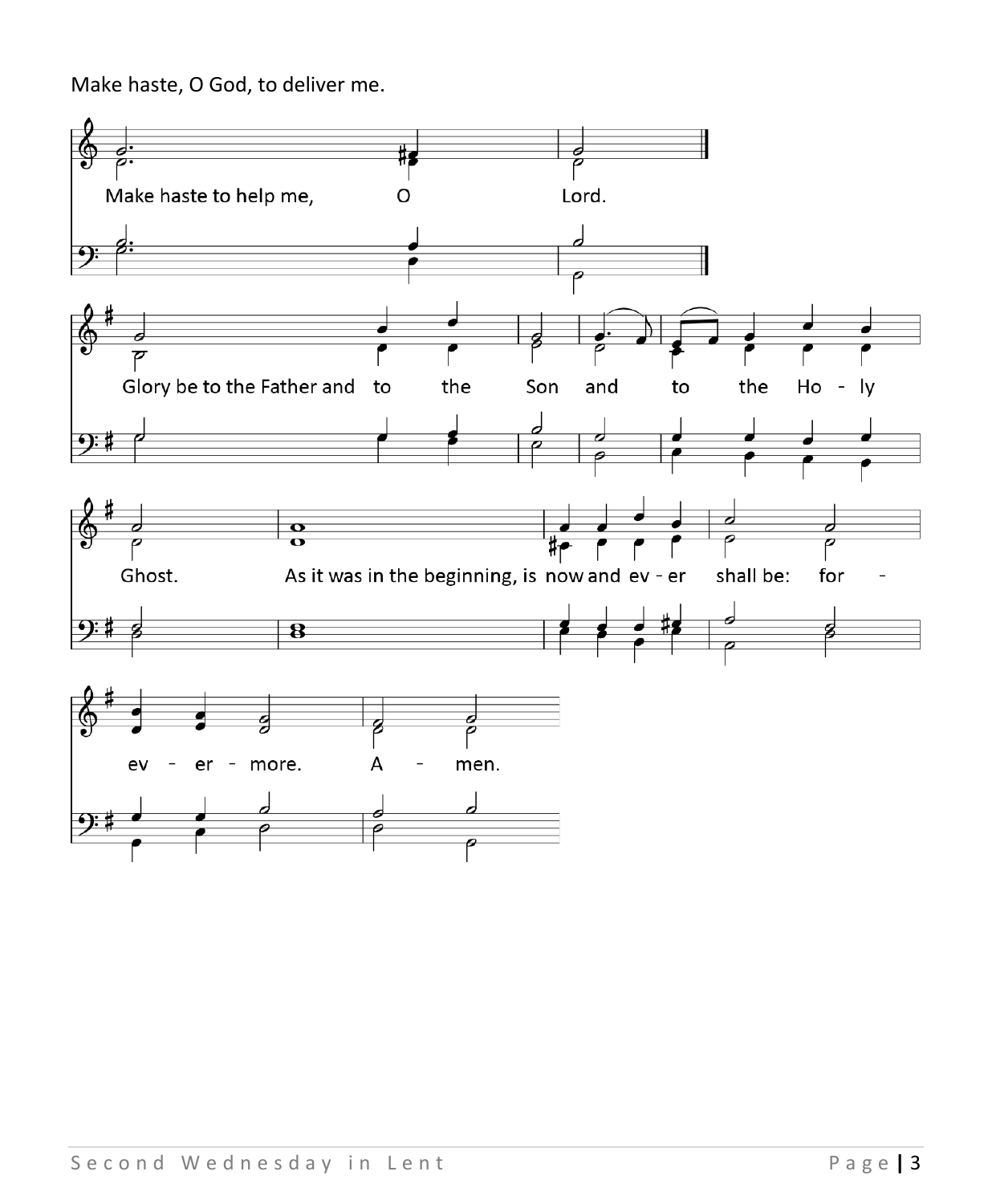### **WE HEAR GOD'S WORD Evangelical Heritage Version © 2019**

#### **PSALMODY** PSALMODY





O LORD, do not rebuke me in your anger\* or discipline me in your wrath.

Be merciful to me, LORD, for I am faint;\* O LORD, heal me, for my soul is in anguish.

Turn, O LORD, and deliver me;\* save me because of your unfailing love.

#### Refrain

I am worn out from groaning.\* My eyes grow weak with sorrow.

Away from me, all you who do evil,\* for the LORD has heard my weeping.

The LORD has heard my cry for mercy;\* the LORD accepts my prayer.

# Glory be to the Father and to the Son\* and to the Holy Spirit, as it was in the beginning,\*

### is now, and will be forever. Amen.

#### Refrain

From Christian Worship: A Lutheran Hymnal, NPH © 1993. Reprinted under OneLicense.net A-721927.

#### **4 | P** a g e Season of Lent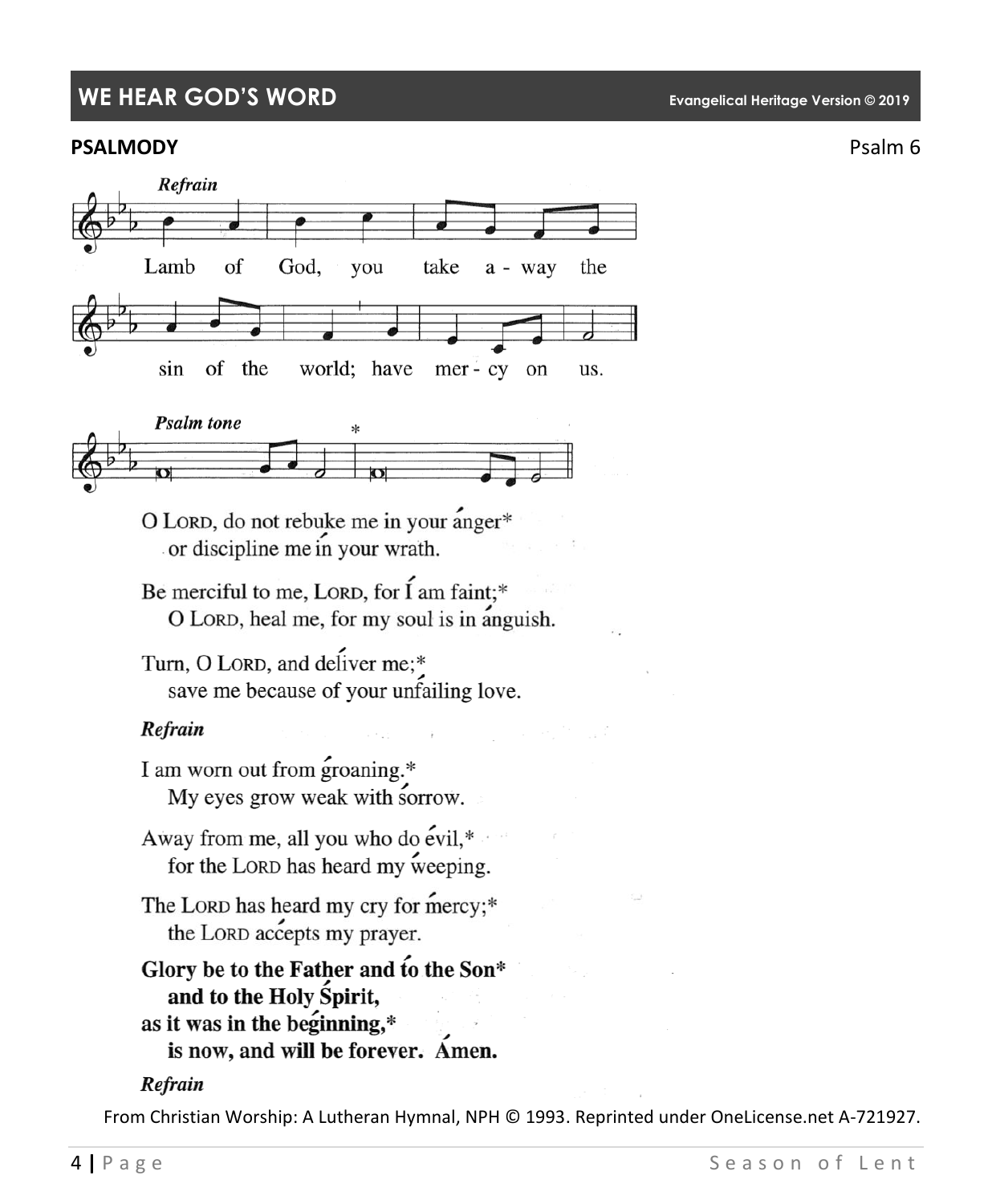#### **THE PASSION HISTORY OFOUR LORD JESUS CHRIST**

Verses 1-3 – All Verse 4 – Women Verse 5 – Men Verses 6-7 – All

**SERMON** The Crucial Hours: "I Will Keep the Passover" | Matthew 26:18 ESV

## **WE GIVE THANKS**

#### **PRAYER OF THE CHURCH**

#### **OFFERING AND FRIENDSHIP REGISTER**

#### **VERSICLE**

Let my prayers rise before You as incense:



S e c o n d W e d n e s d a y in L e n t e s d a y in L e n t s a g e **| 5** 

**HYMN** O Love, How Deep │ ELH 281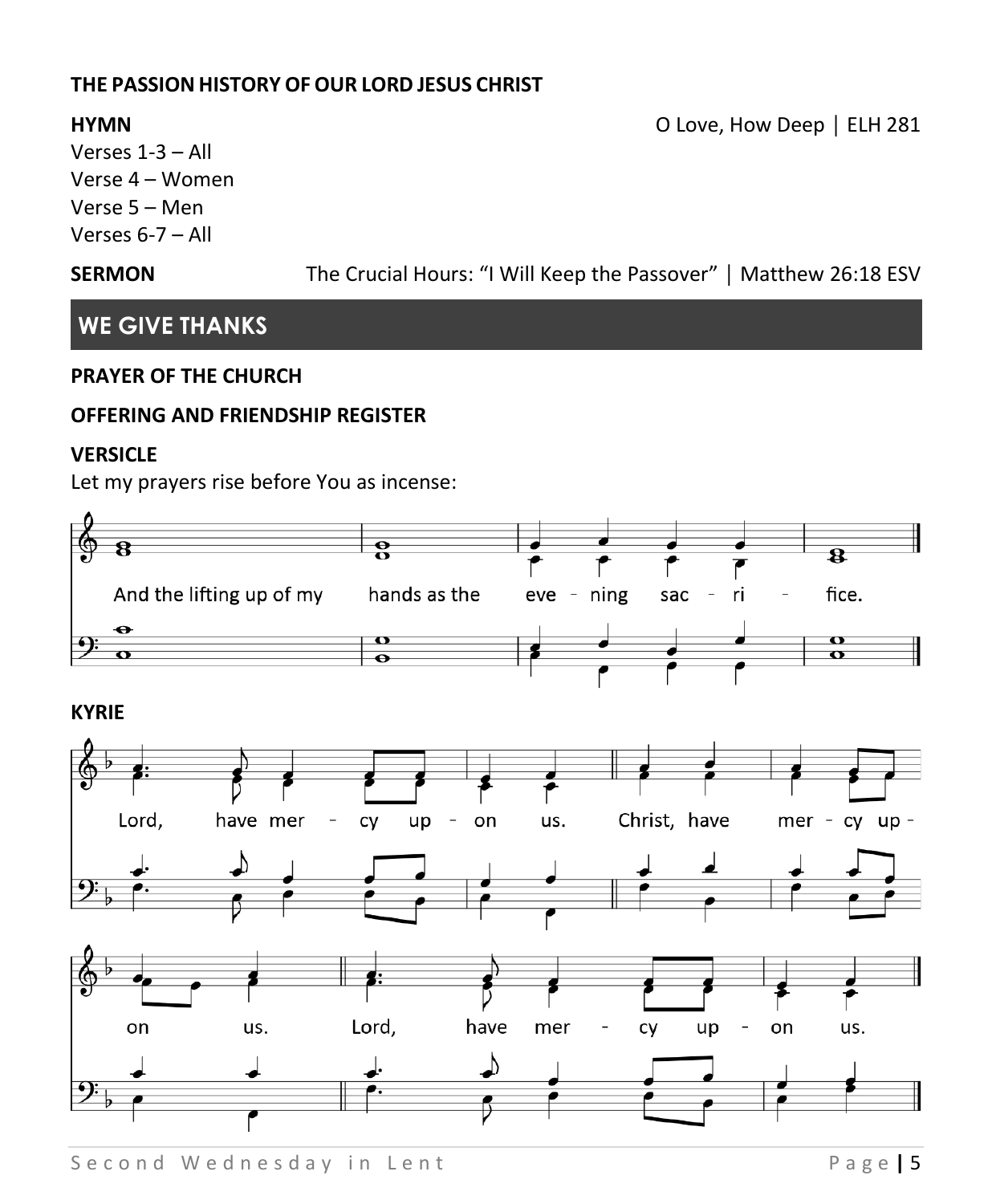#### **LORD'S PRAYER**

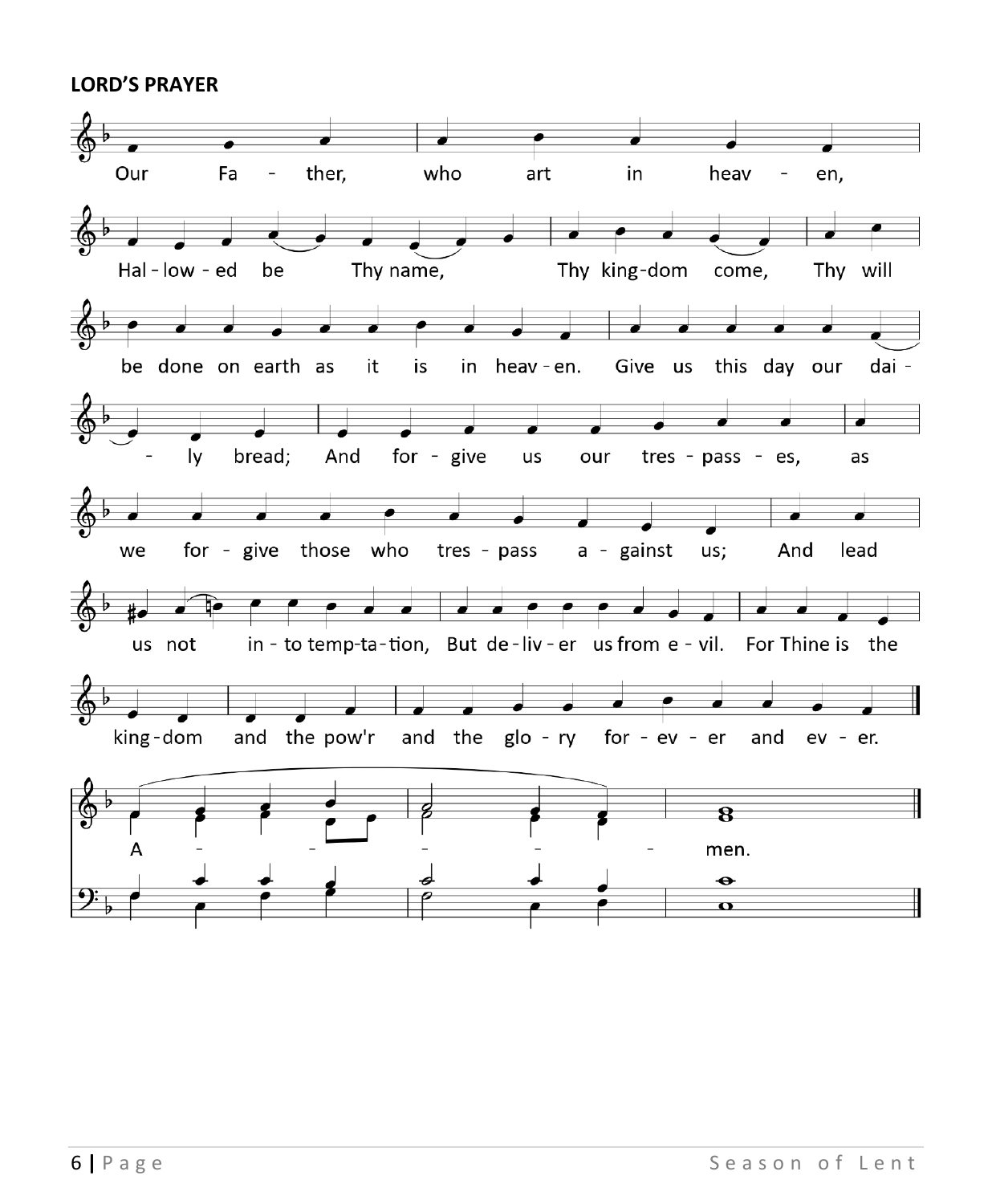#### **THE COLLECT**

Abide with us, Lord, for it is toward evening and the day is far spent. Abide with us and with Your whole Church. Abide with us in the end of the day, in the end of our life, and in the end of the world. Abide with us with Your grace and goodness, with Your holy Word and Sacrament, with Your strength and blessing. Abide with us when the night of affliction and temptation comes upon us, the night of fear and despair when death shall come. Abide with us and with all the faithful through time and eternity.



#### **THE BENEDICAMUS**

Let us bless the Lord.



#### **THE BENEDICTION**

The grace of our Lord Jesus Christ and the love of God and the communion of the Holy Spirit be with you all.



**HYMN All Praise to Thee, My God This Night** | ELH 565